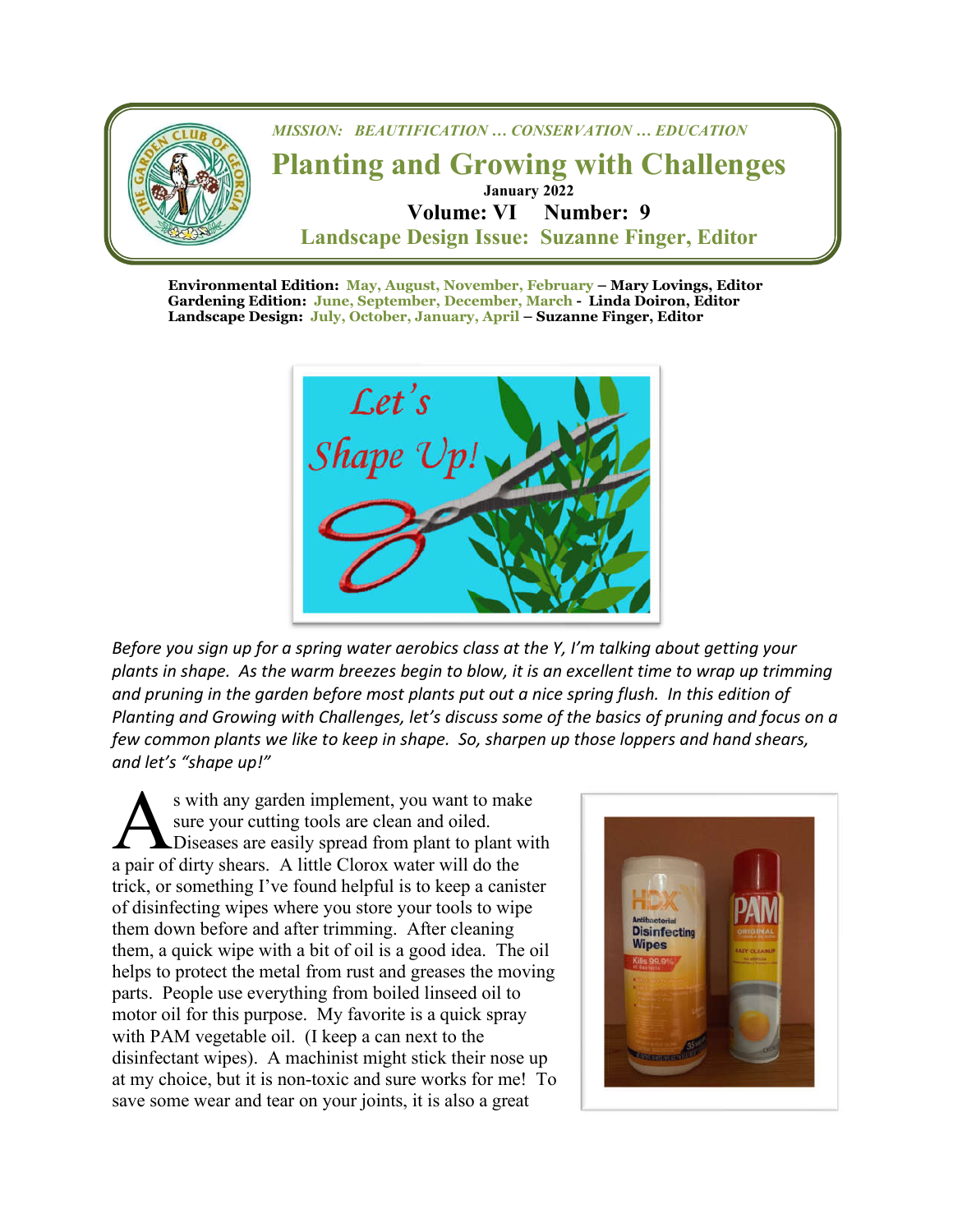idea to only purchase shears or loppers with a shock-absorbing pad that reduces the impact of the blades coming together.

Another helpful tip is to remember to keep your tools sharp. This applies to your hand tools just as it does to the blades on mowers and edgers. Sharp tools not only deliver a kinder cut to your plants, but they also take a little of the work out of the task. A clean cut is very important, especially for plants where mostly leaves (not the stems) are being cut. A dull blade can tear the leaf and create not only an ugly browning edge but provide more of an opportunity for pests and disease to enter the plant. This also proves true for mower blades and grass health. Electric or gas-powered shears are almost always guaranteed to tear the leaves of the plant you are cutting and are not the best choice.

f the woody part of a shrub or tree needs to be pruned, it is very If the woody part of a s<br>
or tree needs to be<br>
pruned, it is very<br>
important (especially with trees) to remember to cut the limb or large branch at an angle. The angle allows water to shed from the surface and not pool on the cut, which could cause rot. Also, if a branch needs to be cut near the trunk of a tree, make sure the cut is not too close to the trunk. This way it is less likely to damage the trunk or branch collar. There are cells located within the branch collar that help the tree heal over a wound. Studies have shown that it is best to leave the wound to heal independently and not to paint or treat the cut area.



oxwoods are usually the first plants thought of when someone mentions pruning. I have a theory that the same people who used to like to cut their dolls' hair are the same ones who like to trim boxwoods. There is something satisfying about trimming Boxwoods are usually the first plants thought of when someone mentions pruning. I<br>have a theory that the same people who used to like to cut their dolls' hair are the<br>same ones who like to trim boxwoods. There is something sheared! The boxwood is almost like yard furniture in my book. It is something that can take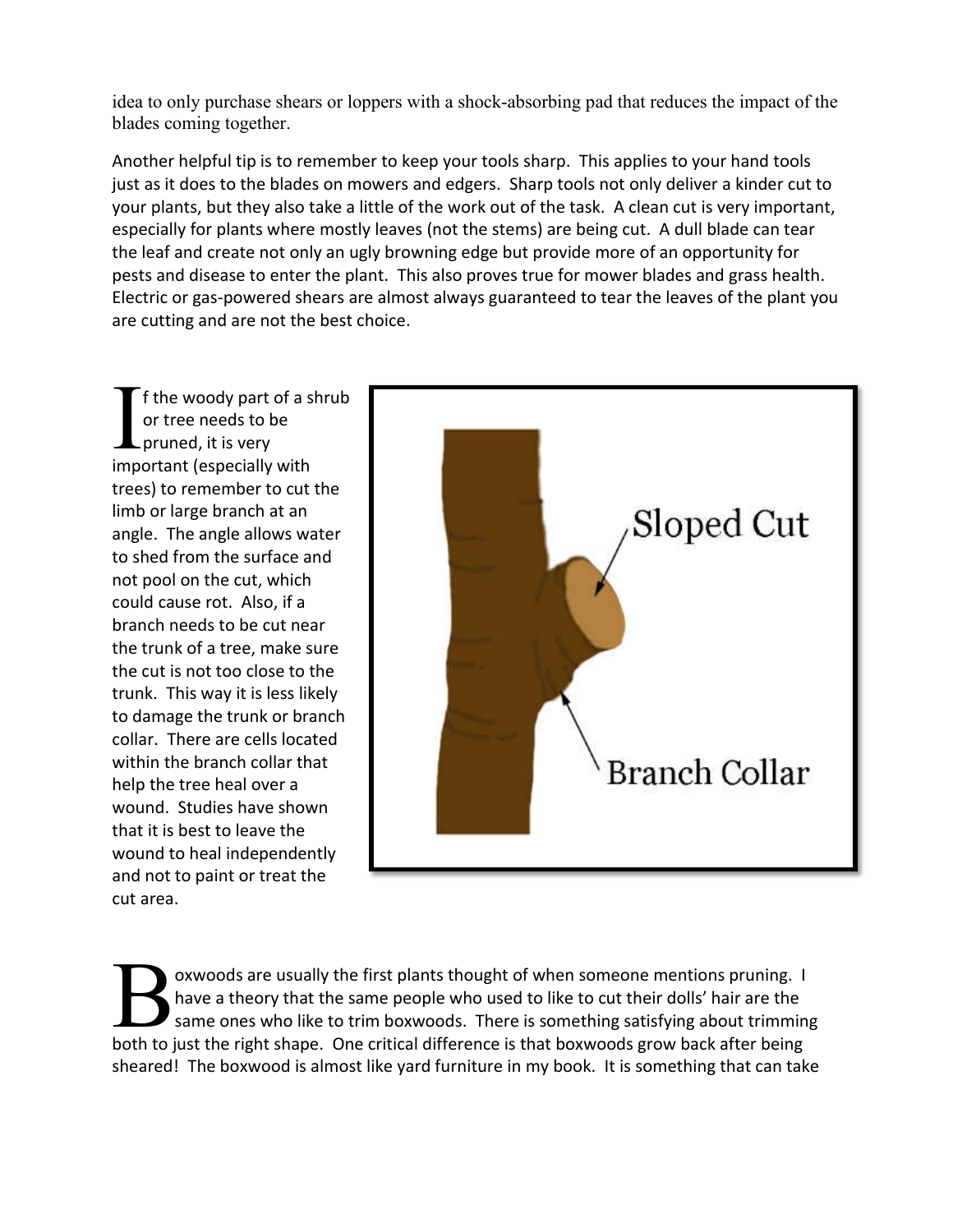

many different shapes and works well as an accent or functional piece. All of this is true because they are so easily shaped into the best shape for their assigned job.

Let's review a few rules of thumb in pruning techniques that apply to boxwoods and many other plants. The most important thing to remember when pruning boxwoods is to keep the bottom wider

than the top. (See diagram below) The shape really doesn't matter, it can be square, round, or in cloud-like form, but the top needs to stay narrower than the bottom of the shrub. Here's why: Pruning a shrub encourages new growth on a plant and most plants want to grow upward more than outward. Allowing the surface area of the top of the plant to get larger, speeds the growth of the plant and shades out the bottom areas. The lower parts do not get as much sun, rain, and air circulation which impedes their growth. The base of the plant begins to get leggy, and the plant develops a thicker, woody trunk. The correct pruning of a boxwood makes it look better, slows the growth, and lengthens the plant's life. This proves true of most plants used as hedges and foundation plantings such as loropetalum, azalea, shrub-form yaupon holly, Carissa holly, Indian hawthorn, viburnum and more.

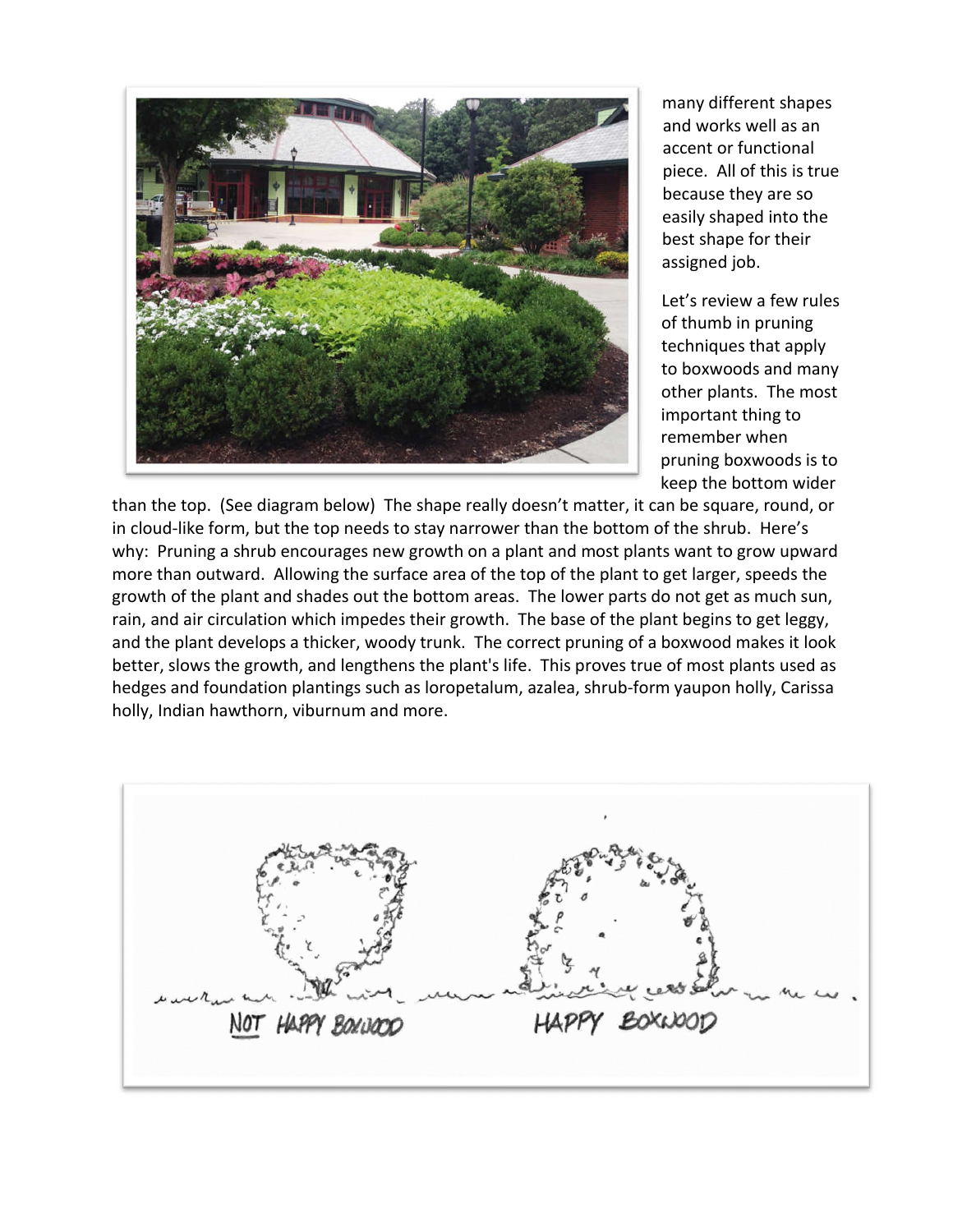Another thing to note about boxwoods is that they love to push out beautiful bright-green new growth after the first rainy warm spell. If they've just been trimmed, they put on even more of a show. In the event of a late freeze, the tender flush of new growth is susceptible to the freezing temperatures and can burn. It will not hurt an established plant; it will just turn the new growth an ugly brown that will need to be trimmed off again. So, make sure to time your boxwood trimming after what you think might be the last freeze. I come from a long line of South Georgia farmers, and most of them bank on another cold snap around Easter, so save your boxwood trimming until after the Easter Bunny has hopped away.

f you must cut a crape myrtle, you must. I go into this in more detail If you must cut a crape<br>
myrtle, you must. I go<br>
into this in more detail<br>
in the July 2019 Landscape Design Newsletter if you would like to read into it a little further. For our purposes here, we will discuss the basics. There are three main reasons you would prune this southern treasure. The first reason is to promote blossoms, the second is to direct the shape or growth of the plant, and the third is to remove dead or diseased wood. Wherever you cut a crape myrtle, it will vigorously sprout from that location. Over time, this can create an unsightly knuckle. This is important to keep in mind when selecting where to cut the limb of a crape myrtle. If



you need to trim the whole tree, select locations on the branches at varying heights to help the tree keep a natural-looking shape. It is ok to trim out (and this is true for most small to medium trees) any branch that crosses toward the center of the tree and trim the suckers from the base.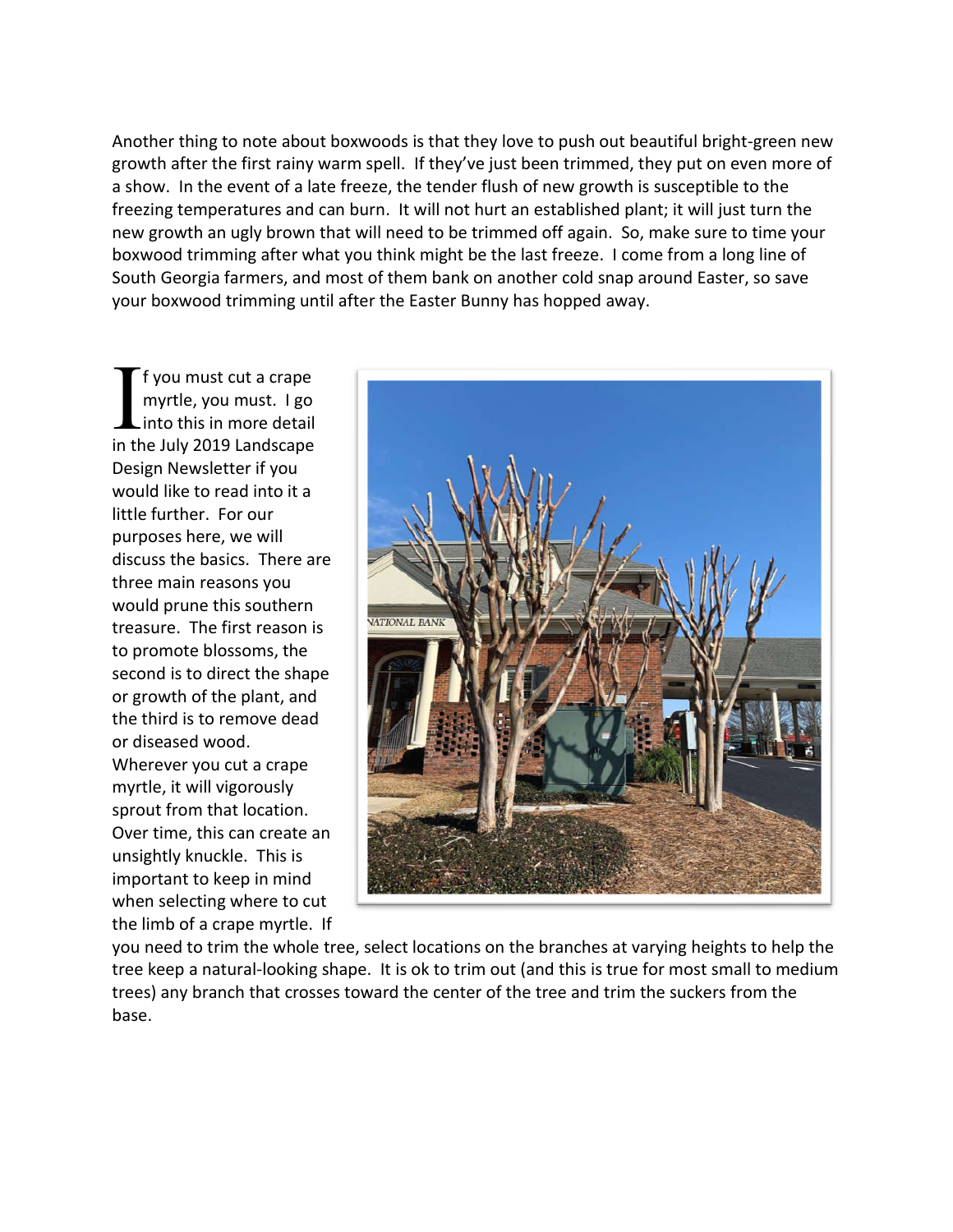amellias do best when pruned during the cold weather. An old, misshapen camellia can be cut to about 18" from the ground, diminished to nothing but a stump, and come back with a beautiful flush of new growth in the spring. It presses the reset button, so amellias do best when pruned during the cold weather. An old, misshapen camellia<br>be cut to about 18" from the ground, diminished to nothing but a stump, and come<br>back with a beautiful flush of new growth in the spring. It japonicas bloom, then trim them in late February or before it warms up in March. Your sasanquas can be trimmed around Christmas after their fall bloom, and the branches can make great evergreen stems for holiday arrangements!



zaleas benefit from hand pruning to keep a softer shape. I usually think of the leaf size of a plant as a good guide as to how tight or loose to keep the shape of a plant. For instance, boxwood's tiny leaves allow for a very tight shape if desired, where azaleas' zaleas benefit from hand pruning to keep a softer shape. I usually think of the leaf of a plant as a good guide as to how tight or loose to keep the shape of a plant. Fo instance, boxwood's tiny leaves allow for a very tig larger the leaf on the plant, the more open or "soft," its shape should be.

When pruning azaleas, select the branch that needs cutting and reach down into the canopy of the plant to prune it. Azaleas usually do better if their leaves are not cut or torn. Trim them by cutting the woody parts of the plant.